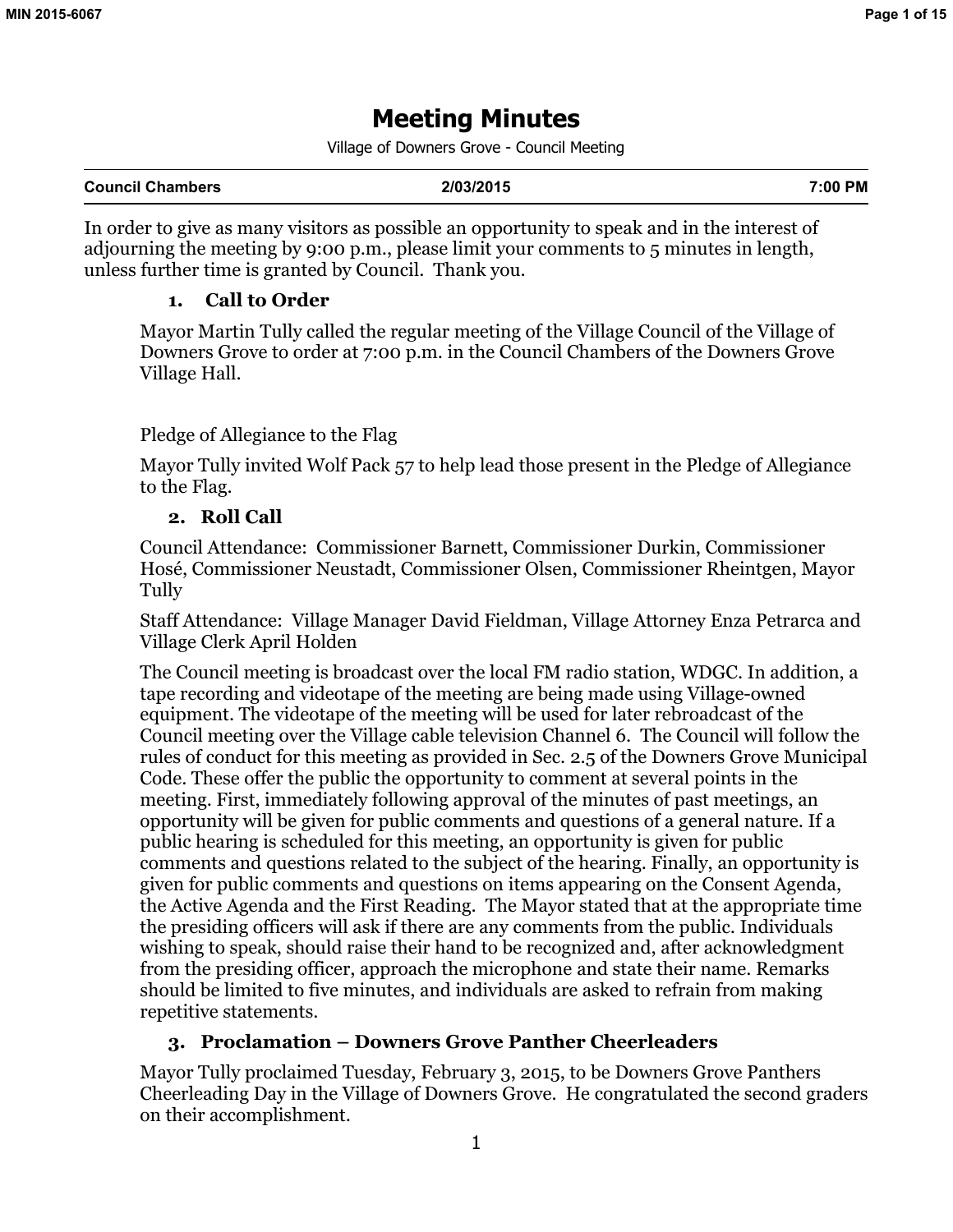Shannon Zimniewicz thanked the parents for the honor of coaching their daughters. She said she is very proud of the team.

# **4. Minutes of Council Meetings**

- **MIN 2015-6064** A. Minutes: Council Minutes January 20, 2015
- **Summary:** Council Minutes January 20, 2015

The Mayor asked for a Motion to approve the minutes as submitted.

| <b>Motion:</b> | Commissioner Neustadt moved to approve the minutes as<br>presented. Commissioner Durkin seconded the Motion.                                            |
|----------------|---------------------------------------------------------------------------------------------------------------------------------------------------------|
| <b>Votes:</b>  | Yea: Commissioner Neustadt, Commissioner Durkin,<br>Commissioner Hosé, Commissioner Olsen, Commissioner<br>Rheintgen, Commissioner Barnett; Mayor Tully |

Mayor Tully declared the motion carried.

# **5. Council Member Reports**

This is the opportunity for the public to comment on non-agenda items.

Mayor Tully said this item will be moved to the end of tonight's agenda.

# **6. Public Hearings**

**PUB 2015-6050** A. Public Hearing: Special Service Area (SSA) No. 8 – Nelson Meadow Subdivision

Mayor Tully called the public hearing to order at 7:08 p.m. to consider the formation of Special Service Area  $\#8$  (Nelson Meadow Subdivision) and the levying of taxes affecting said area. The special service area is located on the east side of Brookbank Road, north of Jefferson Avenue and west of Carpenter Street. An accurate map of said territory is on file in the office of the Village Clerk and is available for public inspection. Notice of this hearing was published in the Downers Grove Suburban Life on January 14, 2015 and a certificate of publication is made a part of these proceedings.

The Mayor summarized the procedures to be followed for the public hearing.

Village Manager Dave Fieldman said the Village is proposing establishment of Special Service Area (SSA) #8 for the Nelson Meadow Subdivision, which will serve as a safeguard in the event that the homeowners' association cannot or does not maintain the subdivision's common areas. The SSA will allow the Village to levy a special tax on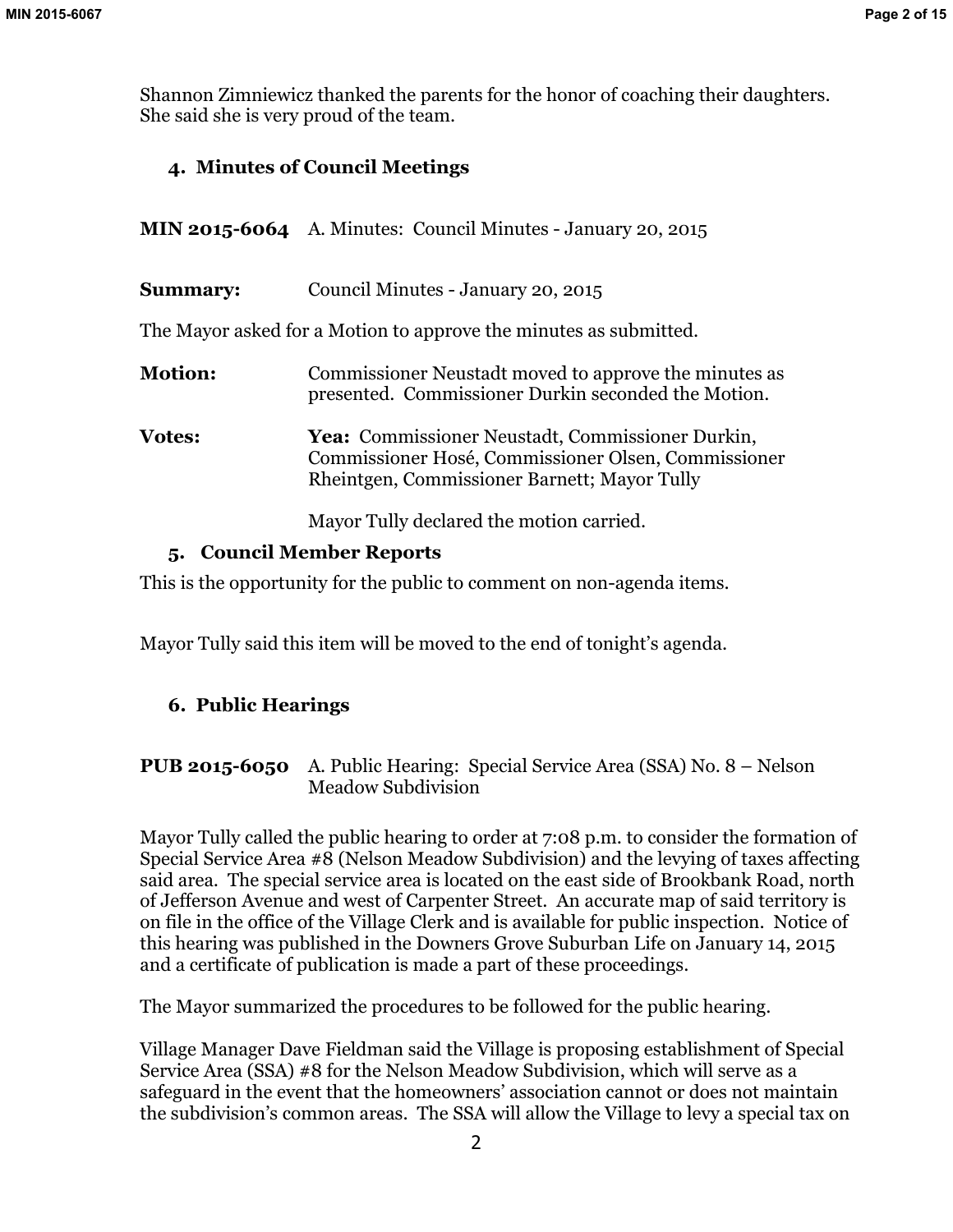the property owners for the maintenance of the common areas if the homeowners' association defaults and the Village is required to step in to provide such maintenance. The Village would then assume responsibility for maintaining the common areas.

There being no further discussion, the Mayor asked for a Motion to adjourn the Public Hearing.

- **Motion:** Commissioner Neustadt moved to adjourn the Public Hearing. Commissioner Durkin seconded the Motion.
- **Votes: Yea:** Commissioner Neustadt, Commissioner Durkin, Commissioner Hosé, Commissioner Olsen, Commissioner Rheintgen, Commissioner Barnett; Mayor Tully

Mayor Tully declared the motion carried and the Public Hearing was adjourned at 7:10 p.m.

## **7. Consent Agenda**

**COR 2015-6061** A. Claims Ordinance: No. 6091, Payroll, January 9, 2015

- **BIL 2015-6052** B. Bills Payable: No. 6170, February 3, 2015
- **RES 2015-6038** C. Resolution: Authorize a Consultant Agreement with Strand Associates
- **Summary:** This authorizes a professional services agreement for Engineering Services for Funding Assistance Application for Illinois Environmental Protection Agency's (IEPA) Public Water Supply Loan Program (PWSLP) with Strand Associates of Joliet, Illinois in the not-to-exceed amount of \$30,400.

A RESOLUTION AUTHORIZING EXECUTION OF A CONSULTANT AGREMENT BETWEEN THE VILLAGE OF DOWNERS GROVE AND STRAND ASSOCIATES

## RESOLUTION 2015-04

- **RES 2015-6048** D. Motion: Award a Contract to True North Consultants for Environmental Engineering Services in an Amount Not to Exceed \$31,260
- **Summary:** This authorizes a contract for Clean Construction and Demolition Debris (CCDD) environmental engineering services for various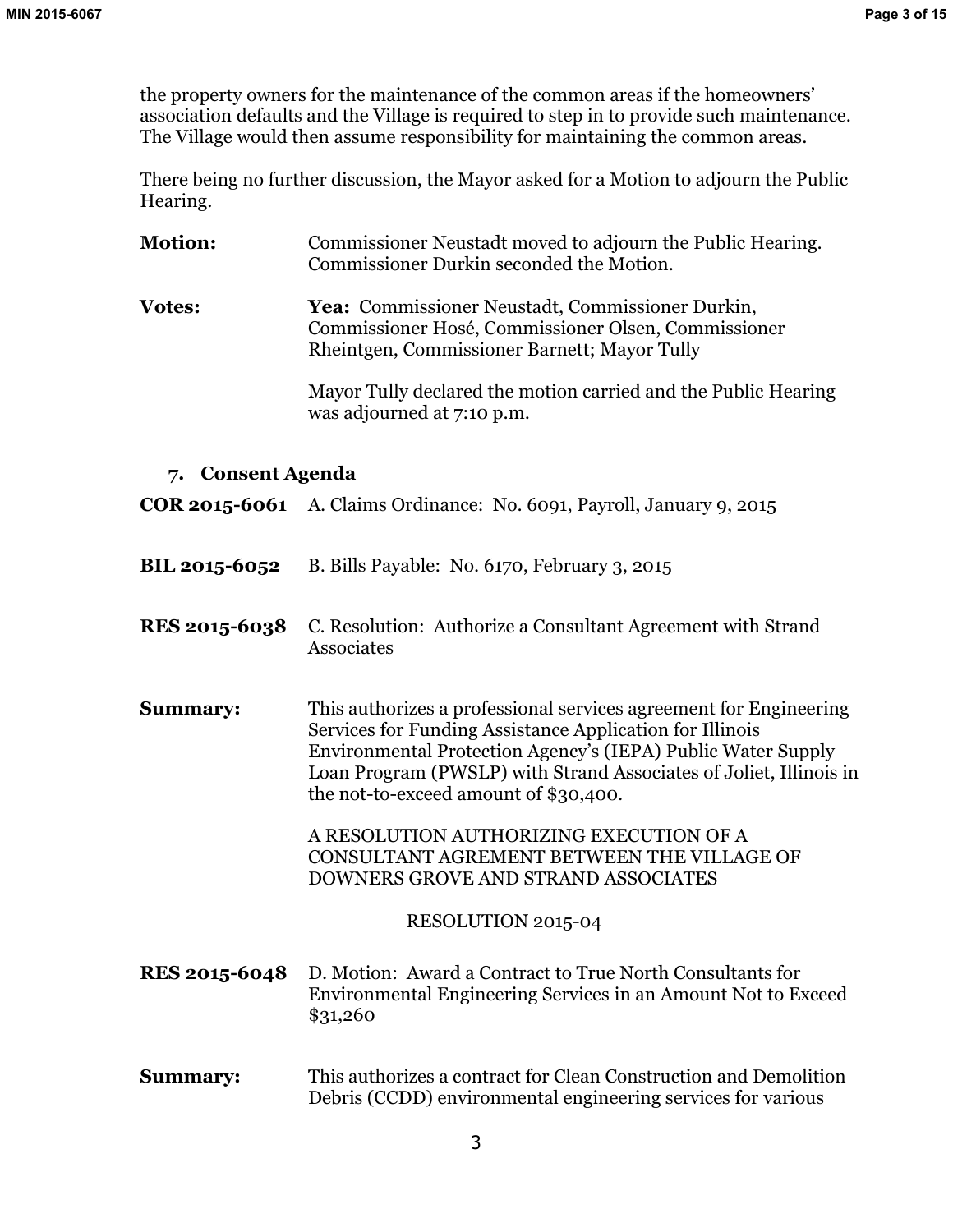capital improvement projects to True North Consultants, of Naperville, Illinois in an amount up to \$31,260.00.

**RES 2015-6023** E. Resolution: Authorize a Memorandum of Understanding with the DuPage River Salt Creek Workgroup

**Summary:** This authorizes the execution of a Memorandum of Understanding agreeing to refrain from the use coal tar based sealants for public works projects. A reduction in use of coal tar sealants in municipal projects will enhance water and sediment quality, and help meet stream resource quality goals.

> A RESOLUTION AUTHORIZING EXECUTION OF A MEMORANDUM OF UNDERSTANDING BETWEEN THE VILLAGE OF DOWNERS GROVE AND THE DUPAGE RIVER SALT CREEK WORKGROUP

#### RESOLUTION 2015-05

**RES 2015-6061** F. Resolution: Authorize a State Local Hazard Mitigation Grant Program Assistance Agreement with the Illinois Emergency Management Agency (IEMA)

**Summary:** This authorizes the execution of the Assistance Agreement between the Illinois Emergency Management Agency (IEMA) and the Village of Downers Grove for the Hazard Mitigation Grant Program (HMGP) requesting federal funding in an amount up to \$820,211 to support the purchase of flood prone properties.

> A RESOLUTION AUTHORIZING EXECUTION OF A STATE LOCAL HAZARD MITIGATION GRANT PROGRAM ASSISTANCE AGREEMENT BETWEEN THE VILLAGE OF DOWNERS GROVE AND THE ILLINOIS EMERGENCY MANAGEMENT AGENCY (IEMA)

## RESOLUTION 2015-06

**Motion:** Commissioner Neustadt moved to approve the Consent Agenda. Commissioner Durkin seconded.

**Votes: Yea:** Commissioner Neustadt, Commissioner Durkin, Commissioner Hosé, Commissioner Olsen, Commissioner Rheintgen, Commissioner Barnett; Mayor Tully

Mayor Tully declared the motion carried.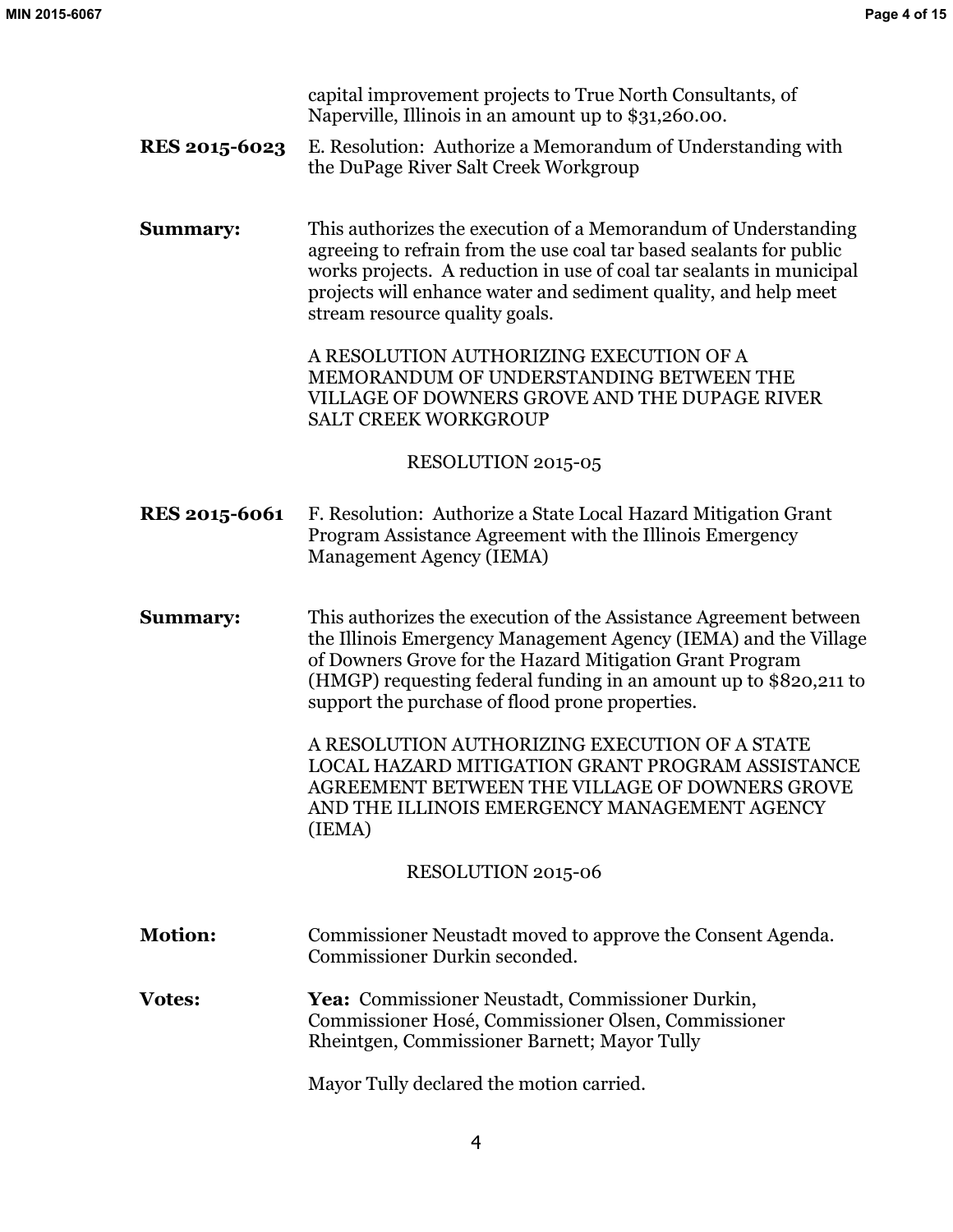## **8. Active Agenda**

# **9. First Reading**

**MOT 2015-6058** A. Motion: Direct Staff to Draft a Text Amendment to the Zoning Ordinance re: Electronic Message Board Signs

Mr. Fieldman introduced Planning Department Manager Stan Popovich to make the presentation, saying that staff will be looking for direction from the Council.

Planning Manager Stan Popovich said a motion has been prepared directing staff to draft a text amendment to the Zoning Ordinance that would permit electronic message board signs in the INP-2, Campus-scale Institutional and Public District.

Mr. Popovich said the Zoning Ordinance prohibits electronic message board signs in all zoning districts. School District 99 has requested the Village Council to direct Village staff to draft a text amendment that would permit electronic message board signs for properties that are zoned INP-2, Campus-scale Institutional and Public District. The school district wants to place a sign at both North and South High School. Currently both properties are zoned residential. The school district has been working with Village staff to begin the application process to rezone these properties to INP-2.

Mr. Popovich said School District 99 submitted a similar request for electronic message board signs in 2008. The amendments would have permitted electronic message center signs as special uses in residential districts, greater than 18 acres located on an arterial street. Only one electronic message center sign would be permitted for each facility and the maximum size would be 50 square feet and six feet tall. The Village Council denied the requested text amendment.

Mr. Popovich then addressed the proposed text amendment in the INP-2 zoning district. Currently only the Good Samaritan Hospital Campus is zoned INP-2. Other potential properties include School District 58 and School District 99, Park and Forest Preserve Districts, Midwestern University, and Village properties. Currently, 97% of all properties are in compliance with the Sign Ordinance and an additional 49 properties have approved signs that have not yet been installed. In terms of next steps, Mr. Popovich said, if directed by Council, staff would review current practices, draft a text amendment, conduct a public hearing at the Plan Commission, and forward consideration of the text amendment for the Council's consideration.

Dr. Mark McDonald, Superintendent of District 99, spoke on behalf of the Board of Education. District 99 is seeking a text amendment to allow digital signage. Schools have unique, compelling, and community issues. The first request for digital signage was in the 2007-08 school year. The district initiated a change in zoning to INP-2 last year.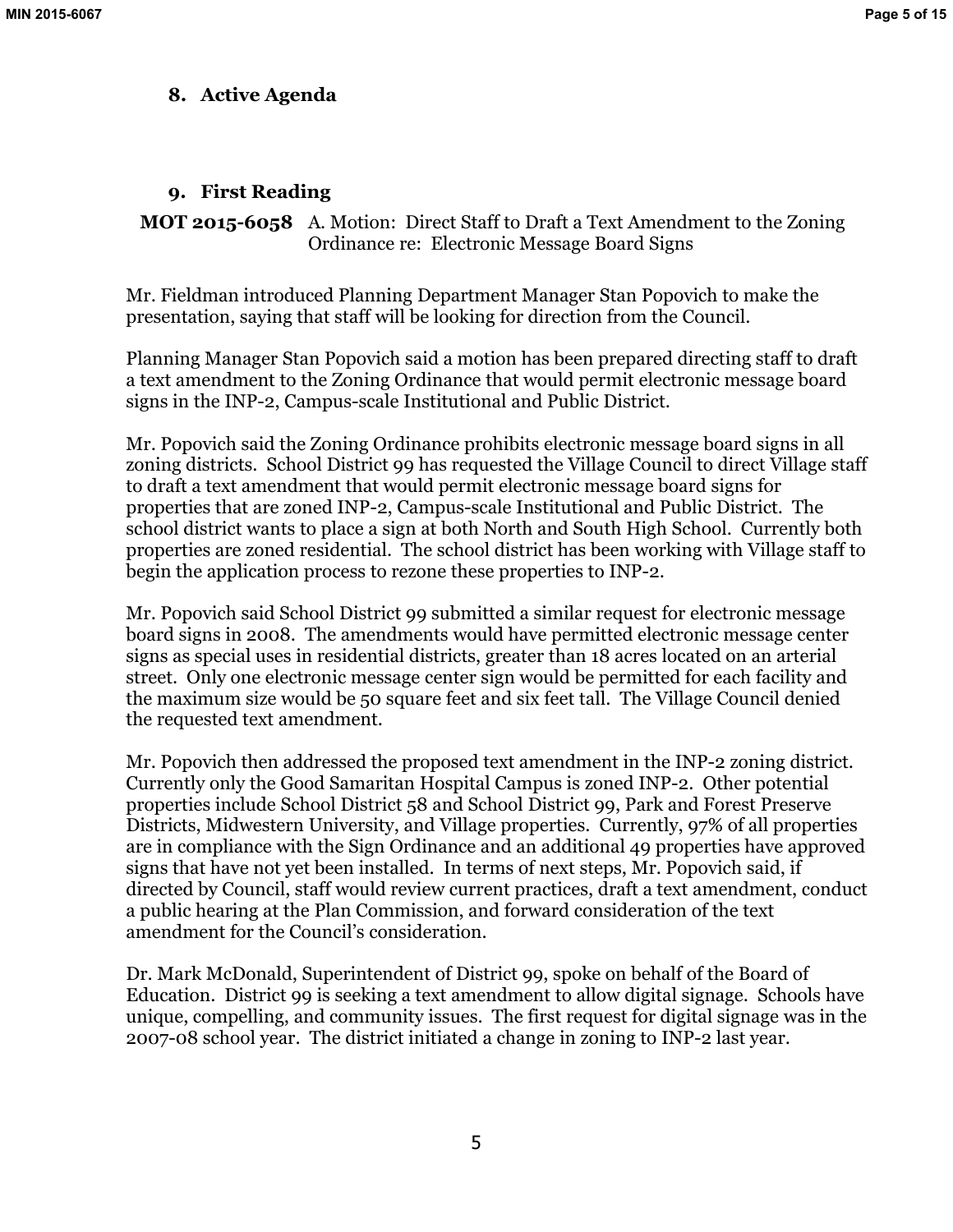Jim Kolodziej, Director, Physical Plant and Operations, reiterated that District 99 is submitting an application for INP-2 zoning and proposing a text amendment to permit digital signs for INP-2 designated institutions.

Jill Browning, Director of Communications, said that kids are a tremendous source of pride for all of us. There is a never-ending stream of good news shared in many ways and they want to expand that through digital signs. She noted that digital signs also provide a better chance to engage with people. The signs can be used for crisis notification, notifications of drills, weather-related school closings, other government agency announcements, invitations to events, school announcements, etc. Digital signs in high schools are common in DuPage County. She showed examples of the signs at Hinsdale Central and Naperville Central High Schools.

Mr. Kolodziej showed the current signage at North High. He proposed keeping the base and adding LED signage on top. The sign would be six feet high and ten feet wide. The sign at South High would be identical. There is no sign at South High currently. Mr. Kkolodziej then described the sign features.

Mayor Tully thanked Dr. McDonald, Mr. Kolodziej and Ms. Browning for their presentation. He also thanked the board members for their attendance at tonight's meeting.

Dr. Gordon Goodman, 5834 Middaugh, said this is a sensible thing for the Village to consider and it is overdue. He asked if a request for a sign by Good Samaritan Hospital would be a Council or a staff decision.

The Mayor said Council is exploring a change and the answer remains to be seen.

The Mayor noted that he was against an ordinance change in 2008, but things have changed. He would support examining such an ordinance at this time. This would be restricted to INP-2 zoning.

Commissioner Olsen said that, while he is somewhat skeptical of the idea of electronic signage, he would support moving forward with exploring the idea. He has been concerned about digital signs, but we owe it to our stakeholders to explore this.

Commissioner Hosé asked for clarification as to who would qualify for digital signage as the presentation by District 99 did not include the same properties as those included in the staff presentation.

Mr. Fieldman said that the information provided by staff is the most correct and most comprehensive.

Commissioner Hosé said he is not sure that very much has changed since 2008. District 99 is comprised of two schools. There are myriad ways to communicate. He said he cannot support digital signs and would not like to pursue this further. Allowing electronic signs in the INP-2 zoning district could allow District 58 schools, Park District, Village and other facilities to have these signs. Many of these properties are in residential neighborhoods.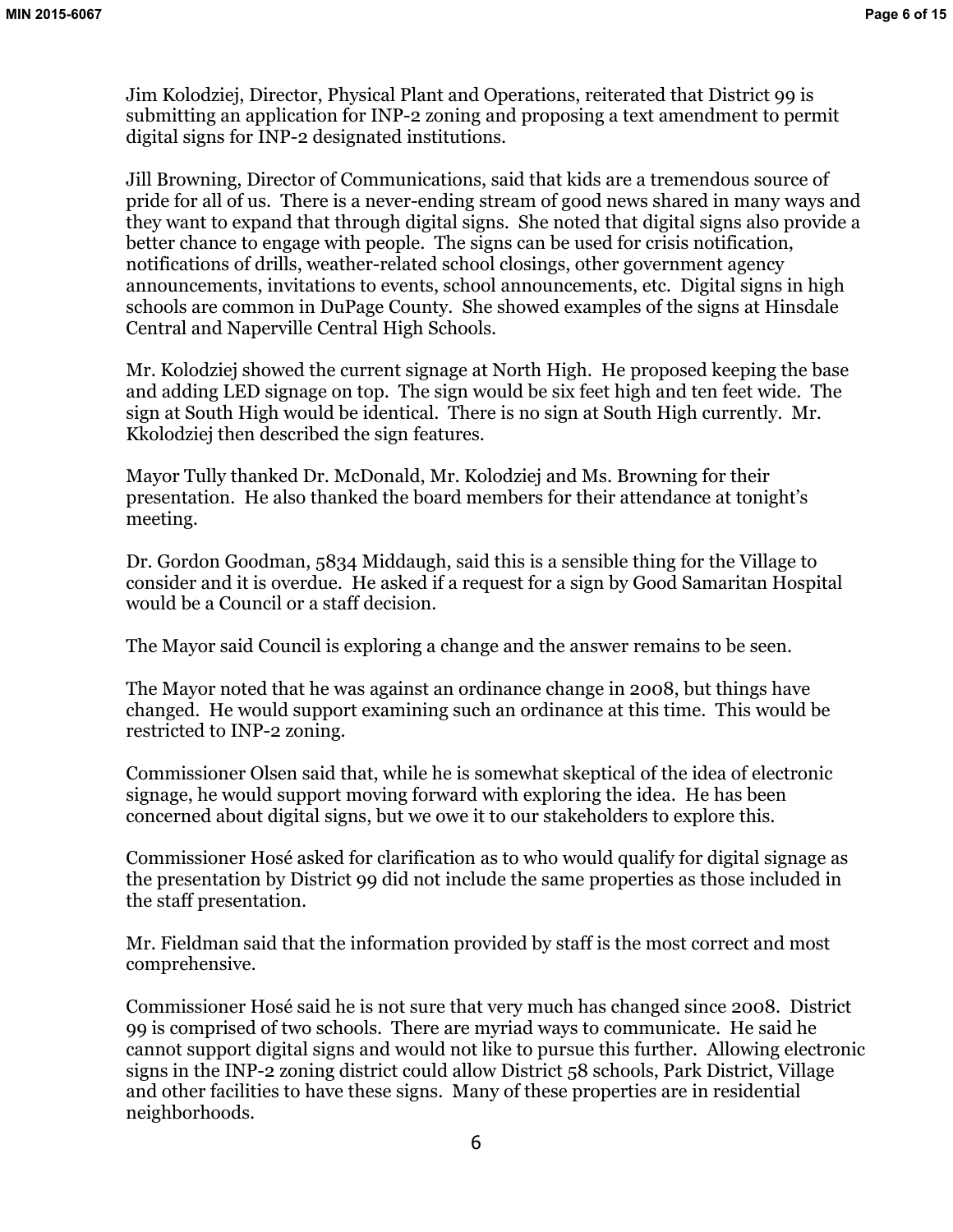Commissioner Rheintgen said Commissioner Hosé put it well. It is important to consider the impact on residential neighborhoods. She understands the need to communicate with students, but it is important to consider the impact on residential areas. The Sign Committee found LED lights to be obtrusive. She would not like to pursue this further.

Commissioner Neustadt said the schools are in residential zones. While everyone agrees on the need to communicate, he is not sure digital signs are the most effective way. The INP-2 zoning change would be a good idea with respect to signs, but not digital signs. He has supported the Sign Ordinance all along. He is not interested in pursuing this further.

Commissioner Barnett said he reviewed the minutes of the 2008 Sign Ordinance Committee. The Committee addressed digital signs and the comments about residential properties is moving to him. He noted that there may be other technology besides that proposed by District 99. He does not want to direct staff to write an ordinance in line with District 99's request, but he would continue to work with District 99 regarding other possibilities. He cannot support LED signs, but there may be other possibilities that are less offensive.

Commissioner Durkin referenced the Hinsdale South sign and noted that the City of Darien did not want it. The Commissioner said he does not support LED signs on Ogden Avenue. He supports changeable signs for school districts and supports looking at this. He would encourage staff to move forward. He would want the Village to have ultimate control over the messaging in the case of an emergency.

Mayor Tully said three Council members are interested in directing staff to draft a text amendment and three are not interested. In terms of exploring what the community wants, he suggested that a draft text amendment might help have that conversation. There would opportunities at Council and at District 99 meetings to hear what the community wants. Perhaps a public conversation will reach an "and" solution.

Mr. Fieldman said this item will appear on next week's Active Agenda.

Commissioner Hosé said Council has discussed looking at the Zoning Ordinance in the future. In the event this does not move forward next week, this could be on an agenda for long-range planning.

Dr. Goodman suggested this could be a special use rather than a permitted use. This would allow for a review of each request and each one would come to the Council for approval.

Mayor Tully left the meeting at 7:54 p.m. Mayor pro tem Neustadt then assumed responsibility as presiding officer.

**REP 2015-6046** B. Report: Historic Preservation Ordinance

Mr. Fieldman asked Mr. Stan Popovich to discuss this item.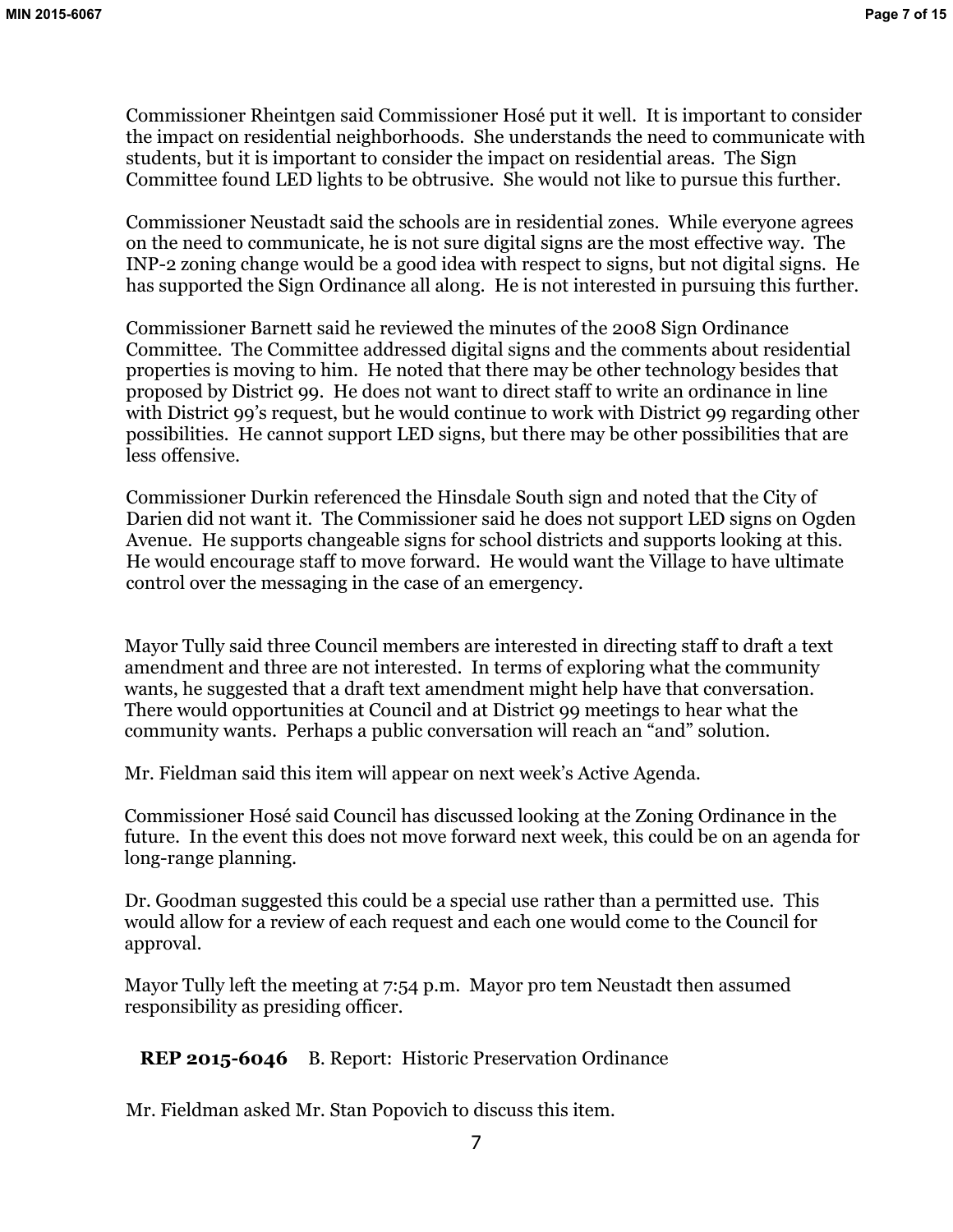Mr. Popovich said the Historic Preservation Ordinance is Chapter 12 of the Municipal Code and was adopted in 2007. If directed by Council, a draft text amendment would be written after reviewing current practices. This would then go to the Plan Commission for a public hearing and then to the Village Council for consideration. Tonight's focus is to discuss how to create a historic district and a landmark designation, and the desired outcome is to develop a list of potential amendments.

Mr. Popovich first discussed how to create a historic district. There are five steps: an application, preliminary hearing at the Architectural Design Review Board (ADRB), preliminary findings, a public hearing at the ADRB, and Council consideration. With respect to the application, any party can apply. The application must include names and addresses of all parties, consent from 51% of all property owners, a written description, and photographs and district map. The preliminary hearing at the ADRB includes a publication of notice and preliminary determination of qualification. The criteria to be used by the Board in determining the designation of historic districts can be found in Section 12.600 and include two or more contiguous properties which do not have to be individually landmarked; a significant number of properties meeting landmark criteria; the properties contribute visually to the district; a sense of time and place unique to the Village; and clear and distinct boundaries.

Regarding the preliminary findings, all property owners are sent a preliminary determination via certified mail. The property owners are informed of the date and time of the public hearing. The public hearing at the ADRB must include publication of notice, the district criteria again are referenced and a determination/recommendation is made. Steps with respect to Council consideration include a simple majority vote, the ordinance is recorded with DuPage County and placed on the Zoning map, and the decision is sent via certified mail to all property owners within the proposed district.

Mr. Popovich then discussed how to create a historic landmark. There are currently two historic landmark houses: 5256 Carpenter Street and 4943 Highland Avenue. There are three steps: an application, a public hearing at the ADRB, and Council consideration. With respect to the application, any party can apply. The application must include owner consent, a written description, and photographs and a site plan. The public hearing at the ADRB must include a publication of notice. The criteria to be used by the Board in determining the designation of historic landmarks can be found in Section 12.400, and include the following: value to historic, heritage or cultural characteristics; identification with a person, distinguished architectural characteristic; notable work of a master builder; unique location or singular physical characteristic; unique example of a utilitarian structure; archaeological resources; source of civic pride. Steps with respect to Council consideration include a simple majority vote, the ordinance is recorded with DuPage County and placed on the Zoning map, and the decision is sent via certified mail to the property owner.

Mr. Popovich then provided a chart comparing Downers Grove's ordinance to that of other communities. With respect to potential modifications to the ordinance, Mr. Popovich suggested a reference to the Comprehensive Plan, update the public hearing notice requirements, update the application requirements, and revise designation criteria.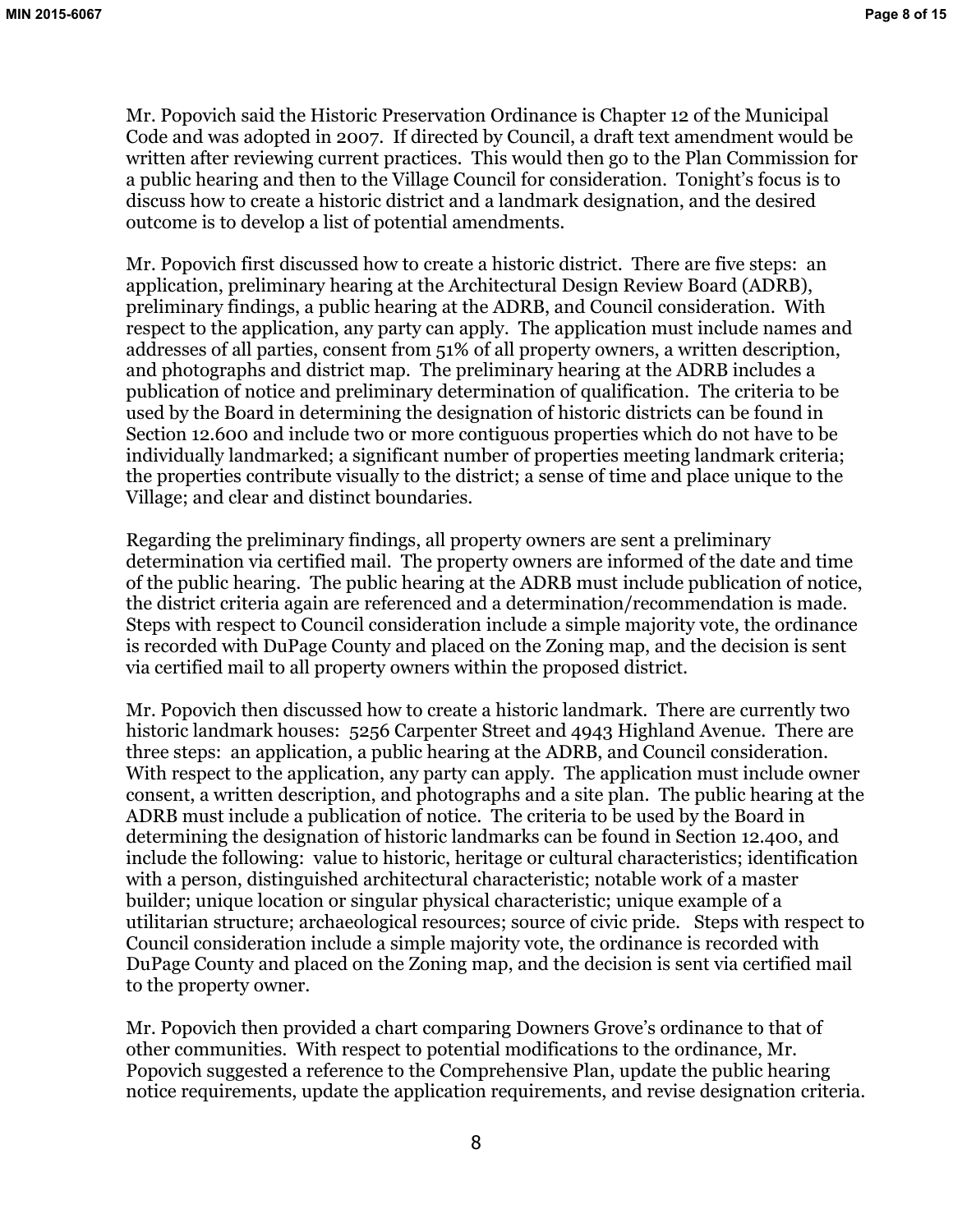Mr. Fieldman said staff would benefit from Council and resident comments. Another discussion regarding regulations will be held in March.

Scott Lazar, 808 Maple, said no one is against a voluntary historic district, but they are against the way the ordinance is written. He likes the direction regarding the application requirements for landmark designation in that only the owner or the owner's designee could nominate a home. He suggested that an applicant for a historic district should be a homeowner who resides in the district and should include the consent of the owners. He suggested that minor exterior modifications be exempt from the Certificate of Appropriateness (COA) requirements. Regarding major modifications, proposed modifications require a public hearing and Mr. Lazar suggested that once a district is established, homeowners be allowed to make changes with the approval of the ADRB. A public hearing to consider modifications will scare people away. He also suggested a cap on filing fees for the COA, an exemption for economic hardship, provisions for ADA requirements, provisions for loss or substantial loss of a home, language regarding demolition, and Village obligations to provide value.

Mike Davenport, 6636 Blackstone Drive, said he serves on the ADRB. Some of Mr. Lazar's concerns are in the current ordinance. There was an ADRB meeting recently and there was discussion about restricting the scope of review to that which is visible from the street. He noted that our ordinance is aligned with what is found in other communities.

Dr. Goodman said this was an interesting presentation. He encouraged the Village to post the power point presentation on the website and suggested reviewing this policy regarding posting Council presentations on the website.

Commissioner Rheintgen asked about the repeal process.

Mr. Popovich said a petitioner would apply, describe why they want to repeal the designation, a public hearing would be held, and ultimately this matter would come to the Village Council. It would be hard to repeal the designation if there were no significant changes.

Commissioner Rheintgen asked as to the timeline for a repeal.

Mr. Popovich said it would be two to three months at a minimum. If there were an Act of God, the Manager might be able to issue a permit before the public hearing.

Commissioner Rheintgen agreed that the applicant should be a property owner in the proposed district when seeking to create a district. She would support the ability of property owners opting out. The discussion regarding a description seems vague and she would like more information regarding thematic districts. She feels the owner should be the application regarding landmark designation. She likes the suggestion regarding an exemption due to financial hardship.

Commissioner Hosé suggested that if there is a home in the district that is not particularly historic, they could be exempted from the district. He would also like to see an incentive program built into this to encourage redevelopment that would be more in turn with the historic nature of the district.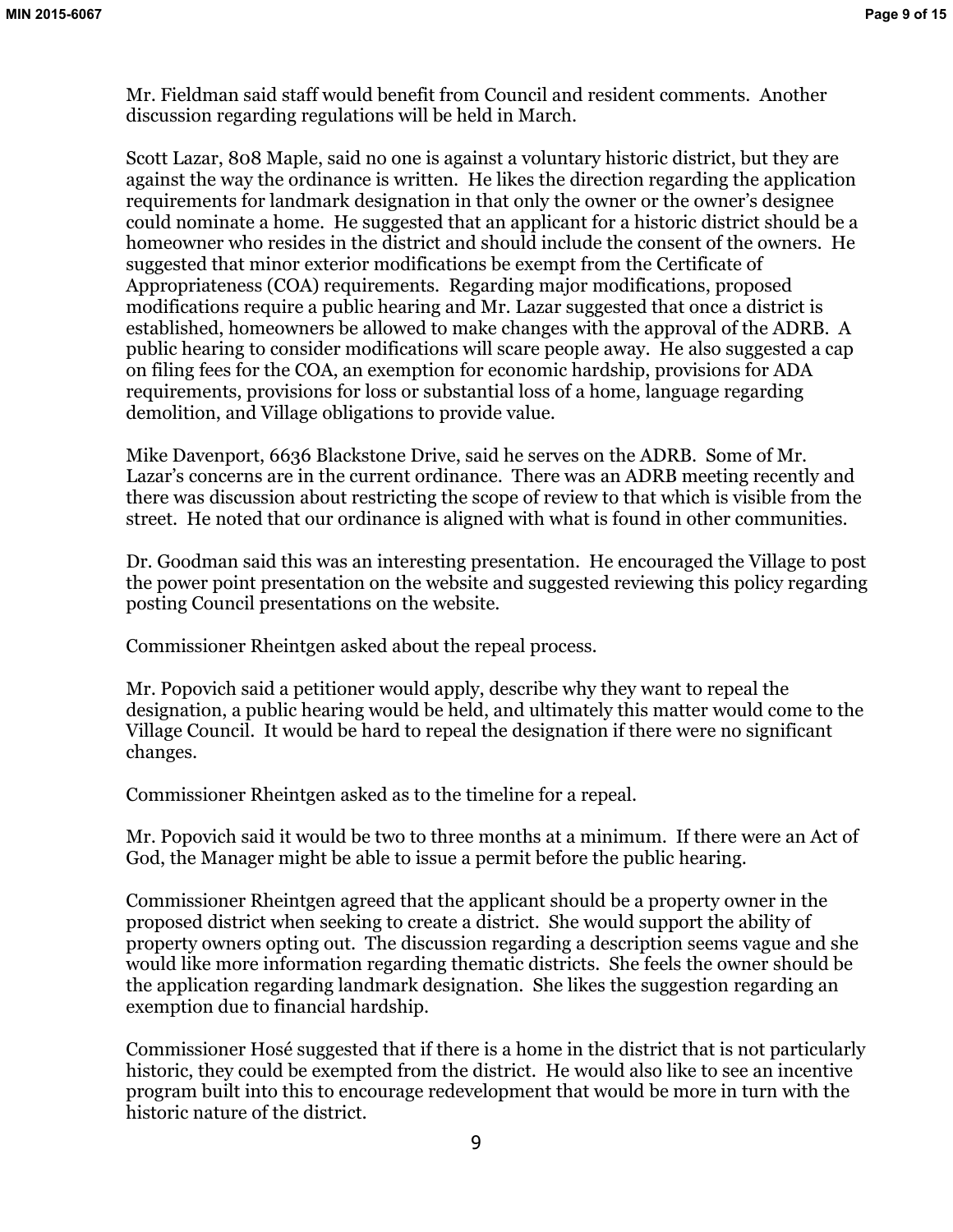He said he likes the idea of a historic district being started by someone within the district, and he likes the idea of a landmark designation within a district. He noted that the comparable information demonstrates that the issue in Downers Grove is lack of interest, knowledge or incentive. He asked how we can get more interest and incentivize people to pursue this. He hopes we can increase awareness of the ordinance.

Commissioner Olsen said would like to explore the comment regarding properties not contributing or significant in the district. His main concerns have to do with the COA, the process, fees, etc. which are scheduled to be discussed next month.

Commissioner Barnett said Council is not getting the desired results. He suggested making it harder to create districts and make landmark designation more appealing. Regarding establishing districts, he would like to see the threshold quite a bit higher than 51%. He said he would like people to be able to opt out of designation. He doesn't want a district or designation to be by force. He would also like to think more about Village obligations.

Commissioner Neustadt said he likes the idea that the applicant and owner be residents in Downers Grove. He finds the conversation about incentives interesting. He noted that the community is ever changing and all homes within an area may not be historic. He said a historic district should not be done by force.

Dr. Goodman said the Downers Grove Heritage Foundation owned the 1846 Blodgett House. Landmark designation is an onerous project. One of the prime candidates is the Museum campus. He suggested talking to the Park District regarding the current ordinance and the changes being discussed.

Mr. Fieldman said regulations, facilitation and incentives will be discussed next meeting.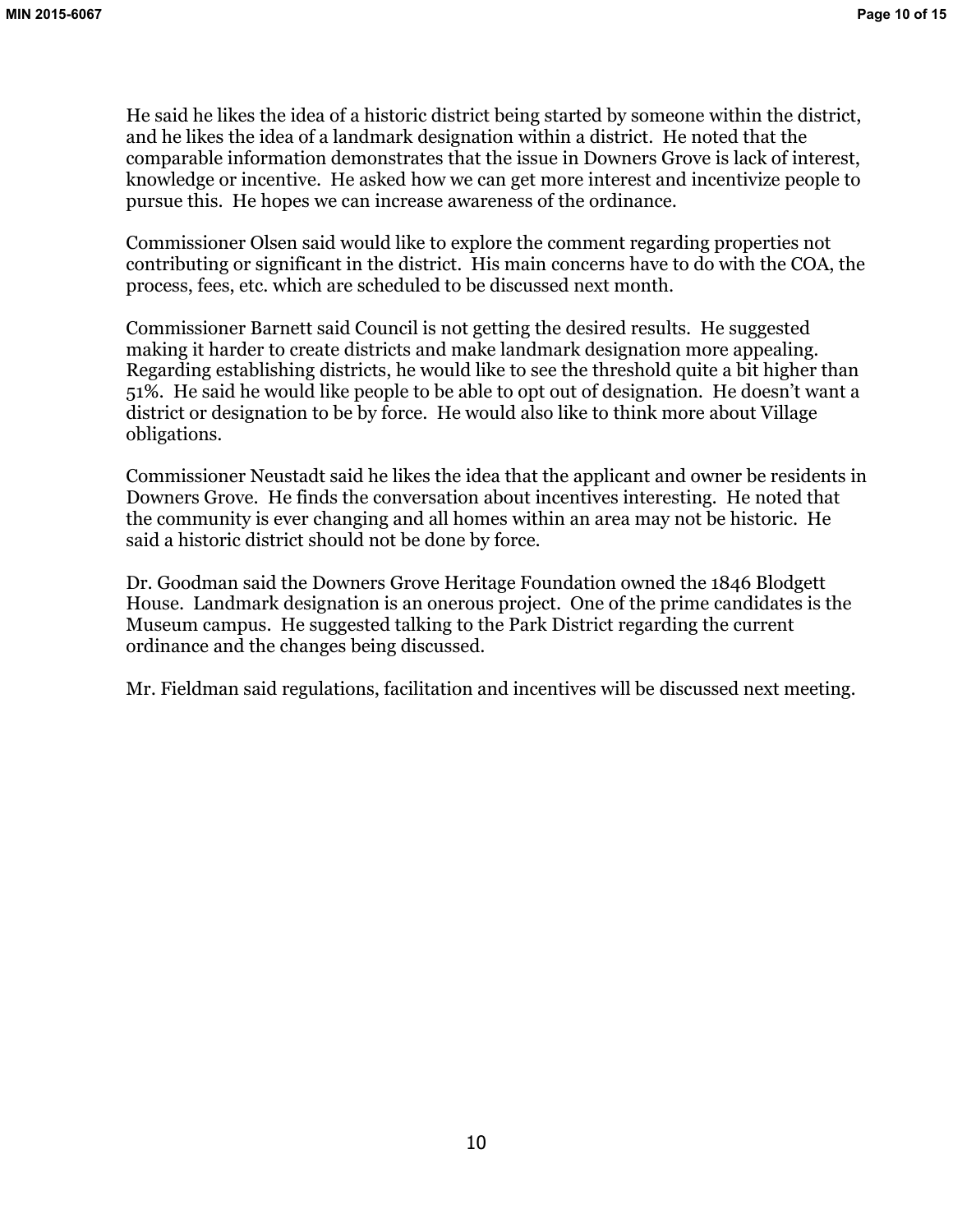# **10. Mayor's Report**

# **11. Manager's Report**

Mr. Fieldman asked Public Works Director Nan Newlon to discuss the weekend's snowstorm.

Nan Newlon, Director, Public Works, described the storm characteristics. Records have been kept since 1886 and storms of 5+ inches typically occur once per year. This storm was the fifth largest event overall since records have been kept. It began at 8:00 p.m. on Saturday, January 31 and ended at 5:00 a.m. on Monday, February 2, and resulted in 19.3" of accumulated snow in Downers Grove. At times, the snow fell at over 1" per hour.

Ms. Newlon said the Village plows 167 centerline miles of streets and 340 cul-de-sacs. Streets are categorized as Priority 1, 2 & 3. The downtown sidewalks are also plowed as are the commuter and downtown parking lots and platforms.

Ms. Newlon then discussed the Village response to the storm. Public Works began a 24 hour operation on Saturday at 7:00 p.m. She said there were 16 drivers on duty per shift. The Village contracts for downtown plowing and clearing all platforms as well as for snow hauling. The Park District assisted the Village's efforts.

Ms. Newlon then reviewed response time targets. For Priority 1 streets, the target condition is passable during the storm and cleared to the bare pavement within 12 hours of the storm's end. For Priority 2 streets, the target condition is to be cleared to the bare pavement with 12 hours of the storm's end. For Priority 3 streets, the target condition is to be passable within 18 hours of the storm's end. As of the end of the storm at 5:00 a.m., the actual response times were achieved with respect to Priority 1 streets being passable, and within one hour, Priority 1 streets were cleared to the bare pavement. Priority 2 streets were cleared to the base pavement within 14 hours of the storm's end, and Priority 3 streets were passable within 20 hours of the storm's end.

Ms. Newlon then discussed ongoing operations. The continued 24-hour operation is projected through the weekend. Operations will include eliminating the snow pack, piling and hauling away snow in the downtown, sight obstructions, and areas with limited space. She said snow is forecasted for Tuesday evening and Wednesday.

Mr. Fieldman spoke about the similarities between this storm and one in 2011 and how close we got to the standards this year as opposed to 2011. He thanked the Council for the equipment and personnel.

Commissioner Neustadt said the unsung responders are Fleet Services personnel as they keep the equipment running. He spoke about the work downtown with the different equipment.

Ms. Newlon said the brooms used by the contractors were not enough to handle the storm. She said we are fortunate to have shifts to operate on a 24-hour schedule.

Commissioner Hosé spoke about the snow pack and the effectiveness of salt on melting the snow pack.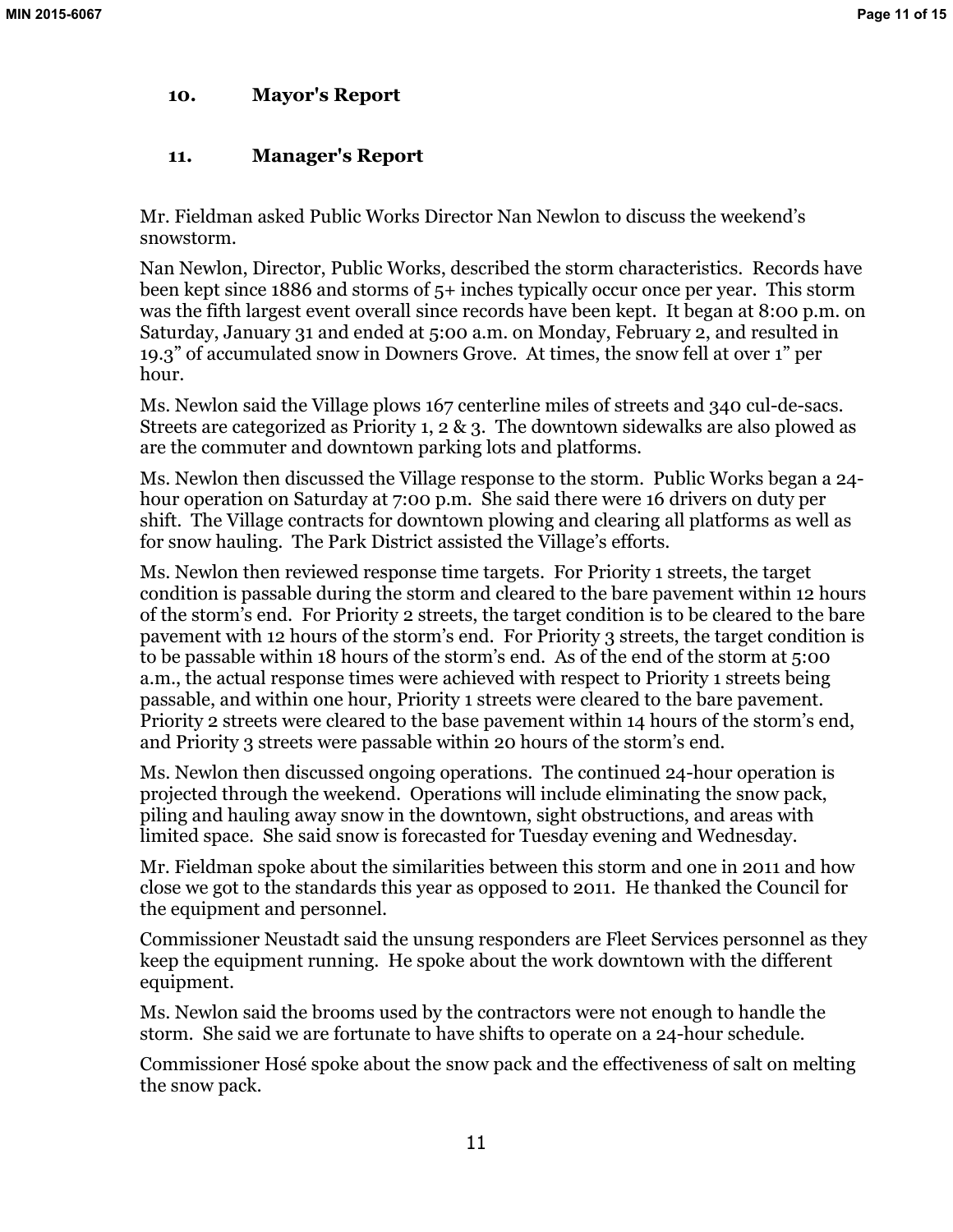Ms. Newlon said there are three factors that affect salt: the temperature, the sun and traffic. Salt is most effective on the highest volume streets.

Commissioner Hosé asked if there is a way to quantify the impact on the Priority 1 streets if resources are directed to the Priority 2 and 3 streets.

Mr. Fieldman said it has a lot to do with the rate of snowfall. The challenge was that it was snowing so fast that resources were used to keep the Priority 1 streets passable during the storm. It has to do with the characteristics and intensity of the storms.

Commissioner Barnett said the Village did well, but he asked if the plan matches up with the expectations of the residents. He asked that everyone be prepared to review this when discussing long-range goals. He has heard a lot about snow pack, cul de sacs, etc.

Commissioner Neustadt agreed that this should be kept in mind when discussing longrange plans. He noted that these storms are all different. He said the Village is using salt in a responsible manner.

Mr. Fieldman spoke about keeping the standards the same, but looking at service levels.

Commissioner Rheintgen said it would be great to have the priority levels on GIS maps to enable people to answer their own questions.

Commissioner Durkin thanked everyone for their work. He said we have large areas for improvement. We seem to drop the ball on longer storms, but we do a good job on storms of less than 12 hours. We only care about Priority 1 streets and wait until after the storm ends to plow the other streets and cul de sacs. He would like to look at contracting out clearing the cul de sacs as the service level to them is substandard. He urged people to shovel around their fire hydrants. He said sidewalk ends are bus stops and snow should not be pushed to those ends. We learn from every storm and need to set expectations.

Commissioner Barnett said the severity of weather events seems to be increasing. We need to be mindful of ways to leverage up capacity and tools.

Commissioner Rheintgen asked if we need to ask the school districts for assistance.

Commissioner Neustadt said that assistance usually goes the other way. There is a spirit of cooperation among government units.

Dr. Goodman said he drove through six different communities today and nobody has done the job Downers Grove did. Our community is very safe. The flexibility and ability to control the situation according to local conditions is very important. He further noted that it is important to ask the snow plow drivers what they think would be improvements. He said he was concerned about the lack of clearing in front of the Post Office as well as the sidewalk adjacent to it.

Commissioner Neustadt noted that the crews are working on this area.

Todd Paradis, 417 67<sup>th</sup> Court, said there were two trucks driving in tandem on his cul de sac and efficiency was lacking. The standard to make Priority 3 streets passable within 18 hours of the storm's end is unacceptable. The snow was packed in front of the fire hydrant. He suggested talking to the residents and not just the drivers.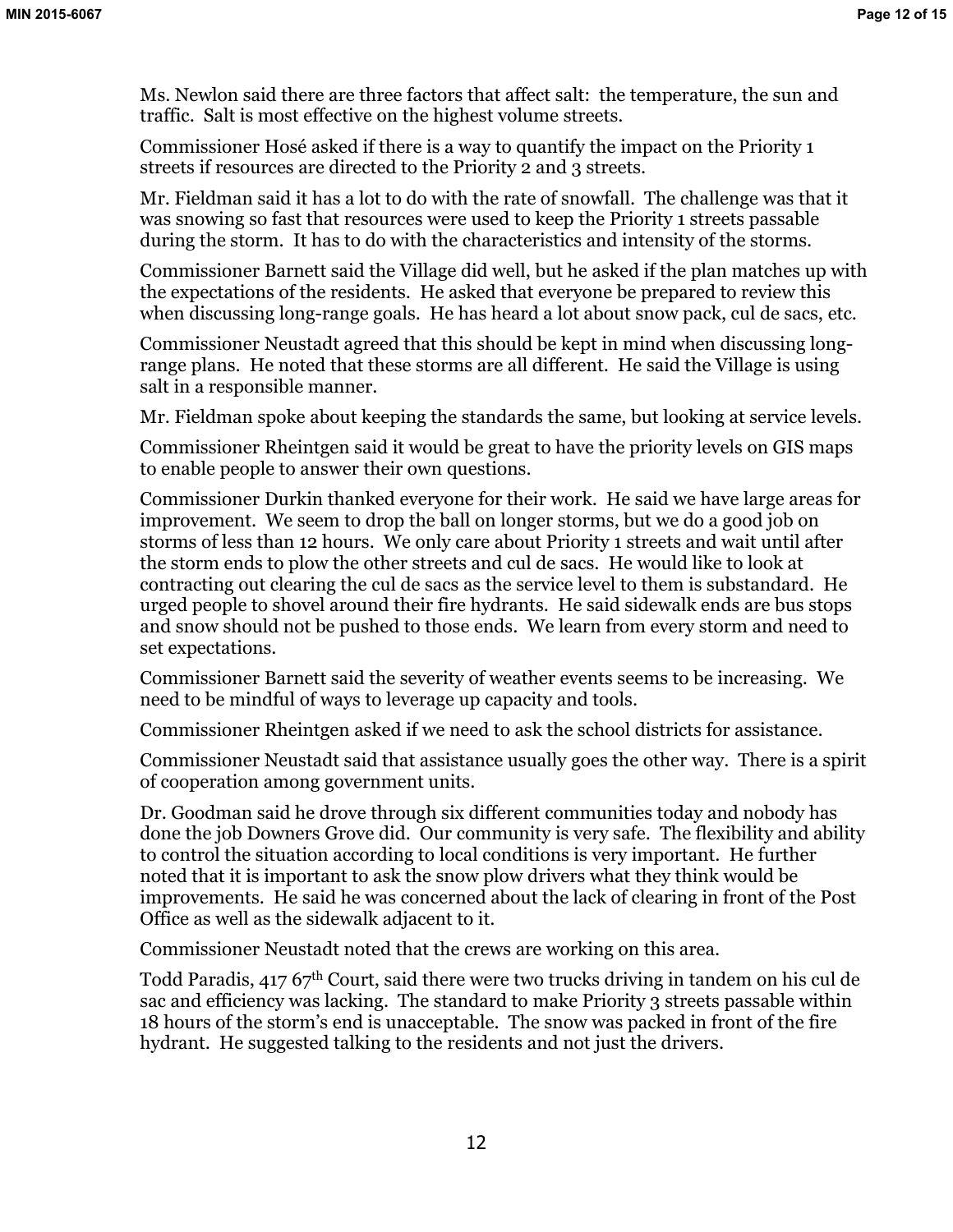## **12. Public Comments**

Edith Larson, 915 59<sup>th</sup> Street, Clyde Estates, read a letter to the Council. Her father and his family have resided in Downers Grove since 1839. She said Clyde Estates is a wonderful area. She asked how it was decided that traffic control and stormwater retention areas are needed. She said it is the southeast corner of Clyde Estates that experiences flooding. Ditches will be an eyesore. Regarding the insistence on the installation of sidewalks, Ms. Larson said it is misplaced. She is generally not opposed to sidewalks, but she thinks some places are better suited for them and they will impinge on homeowners' privacy. There should be a way to consider extenuating circumstances where sidewalks are not needed as they do not go anywhere. She said she understands that this is a policy and not a law. She said there is not a big safety issue as there have been no traffic accidents, either between cars or between cars and pedestrians. She feels like this is government overreach. We need the street, but not the sidewalks or the ditches.

Jon Povlivka, 6016 Washington, said he has been a resident for over 40 years. He spoke about the process in regard to the Clyde Estates project. A traffic study was warranted. He said we are trying to solve a problem and we don't know the cause. Residents were told they had no choice with regard to sidewalks. He suggested reviewing the policy periodically. A traffic circle was proposed as traffic calming. The circle was then eliminated to save one tree. He doesn't think the Village knows how many trees will be lost. He feels the roots of the tree on his property will be affected. He then spoke about drainage issues and said some of the sidewalks will be too close to the road. You have to walk out of your way with this design. There is a sidewalk to nowhere. He proposed this project be tabled until the next construction season. He said his friends and neighbors do not support parts of this plan.

Commissioner Neustadt said another neighborhood meeting will be held. He also noted that the sidewalk plan is reviewed annually.

Commissioner Durkin asked if staff is under time constraints for this area.

Mr. Fieldman said it is at the discretion of the Council; projects are always queued up.

Wally Brown said he was coming forward due to the plan to put sidewalks in Clyde Estates. There are certain areas that were never designed for sidewalks including Denburn Woods and Clyde Estates. The tax money spent for this will outweigh the benefits. The neighborhood is working well and this will create havoc among residents living there. It is a waste of money and it will change the area. He urged Council to review this. He said he served as a Council member under Mayor Frank Houck. Clyde Estates is not a big area and is not a place to put sidewalks. He asked Council to reevaluate the sidewalk program. He said sidewalks are down the list of things to put money into.

Mr. Davenport spoke about what goes into making a historic district. He said there are things that make Clyde Estates unique.

Laurel Bowen said she was speaking on behalf of her neighbor, Jim Hermanek who is 93 years old. She said Mr. Hermanek has not been contacted by anyone. He has a very wide front yard and his trees will be damaged or killed. The rain will flood the sidewalks and he is unable to shovel. There is no traffic problem. He feels his home is secluded and he values his landscaping.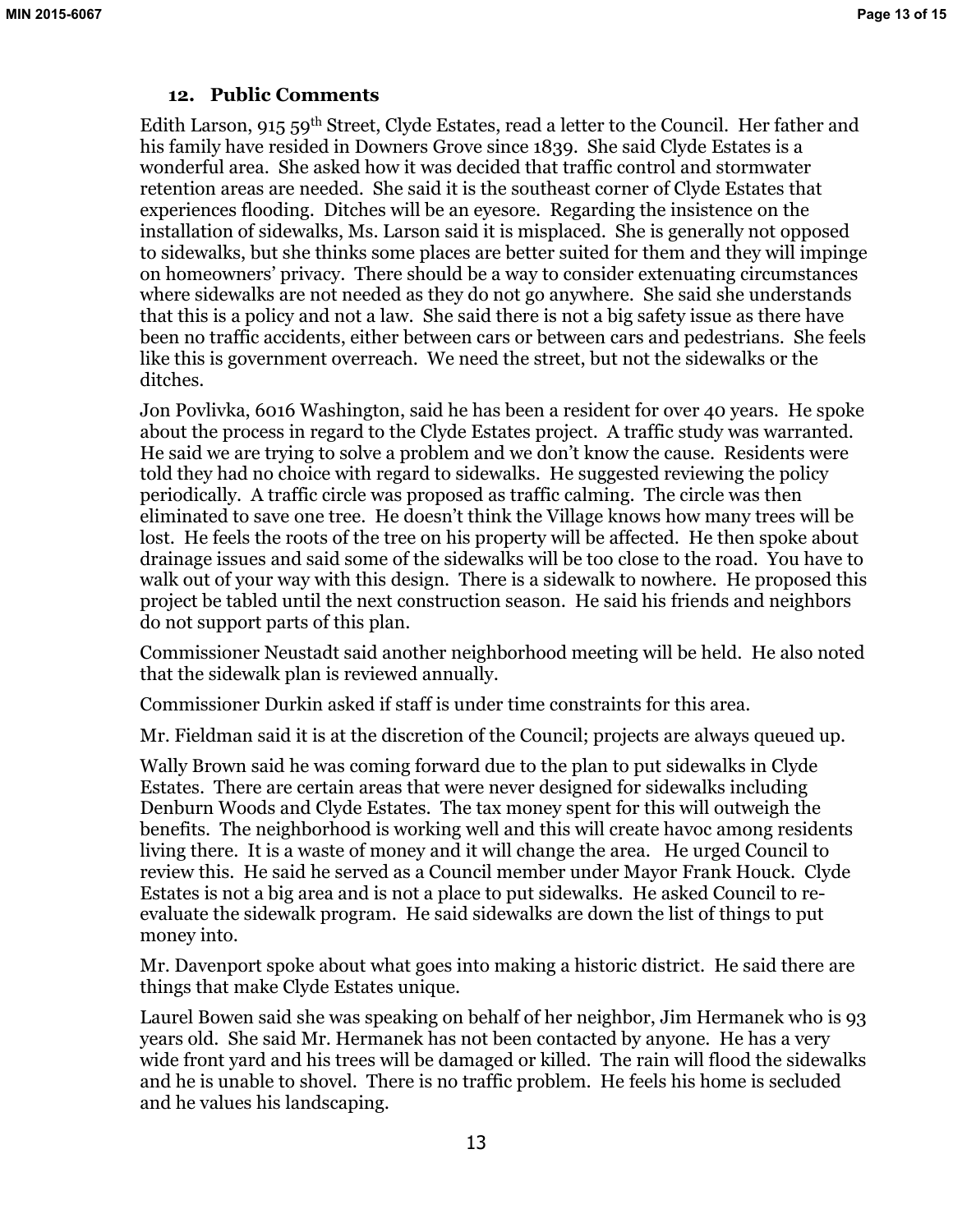A resident at 946 Clyde Avenue said they fell in love with their house. Clyde Estates is something special and he feels it will be destroyed. The work is not needed. Clyde Estates was built in the 1950s. He asked why the Village is trying to destroy it. Trees or tree roots will be destroyed by the sidewalks.

Dr. Goodman said it would be a good idea for staff to consult with the residents of Clyde Estates to determine what they would need to do to create a historic district. This is a distinctive neighborhood.

Mr. Lazar said he joined a group walking through the neighborhood with respect to moving the structure at 942 Maple. The impact on trees is still significant, but progress is being made. He still has concerns regarding the use of \$140,000 of public funds for private use. This money could be used for historic preservation. Mr. Lazar then said that the Morton Arboretum provided signs highlighting the benefit of trees, but they are not taking a position regarding the house at 942 Maple.

Laurel Bowen, 829 Clyde, said the first letter sent to the residents of Clyde Estates was dated May 9, which was after the RFP went out in March. She has the attendance sheets of the neighborhood meetings and 28 homes were represented in total. There is no public record of the meetings. Except for two residents, people opposed the sidewalks. She provided background information about Clyde Estates. She said ten people did not get letters. There are no traffic injuries in Clyde Estates. She asked about a hydrology study. The plan calls for eight sidewalk crossovers. She asked Council members to visit Clyde Estates.

With respect to salting, Ms. Bowen suggested that plowing take place before salting so as not to create slush.

Commissioner Neustadt said there will be another neighborhood meeting regarding Clyde Estates. The meetings are designed to be informal. He noted that this is a bundled project.

## **13. Council Member Reports**

Commissioner Hosé noted that the Downers Grove Museum has opened a new exhibit, "Fighting Fire – History of the Downers Grove Fire Department." It opened on January 24 and will run until May 30. The Museum's public tour hours are 1:00 p.m. to 6:00 p.m. on Monday, Wednesday and Friday, and on Saturday from 10:00 a.m. to 4:00 p.m.

## **14. Council Member New Business**

## **15. Adjournment**

.

Mayor pro tem Neustadt asked for a motion to adjourn.

**Motion:** Commissioner Barnett moved to adjourn. Commissioner Durkin seconded the Motion.